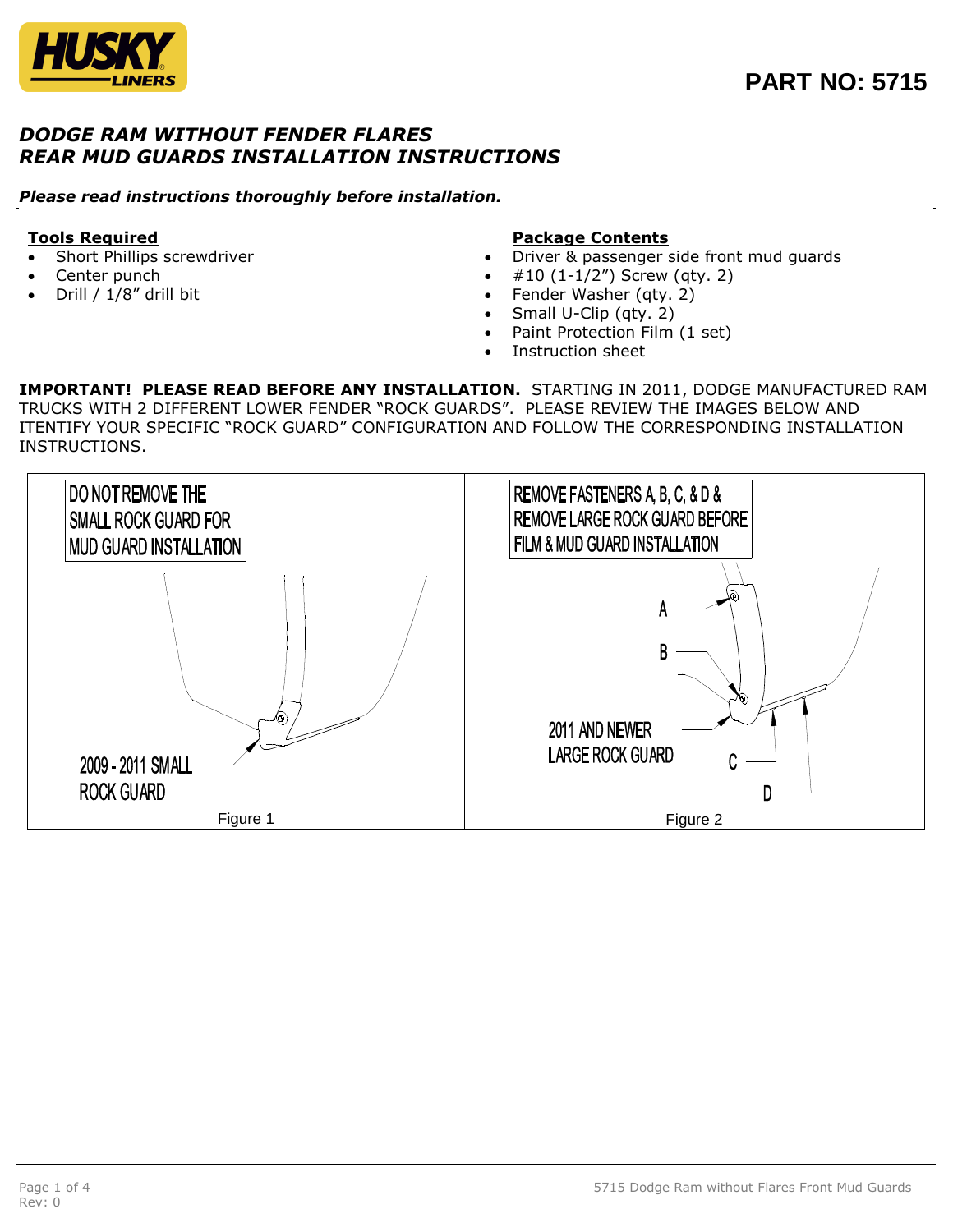

### **VEHICLE PREPARATION**

**FIGURE 1:** If you have the "small rock guard" as shown in Figure 1., simply leave the rock guard in place. Next, follow the paint protection film instructions and then the mud guard installation instructions.

**FIGURE 2:** If you have a 2011 or newer Dodge Ram with the "large rock guard" as shown in Figure 2, remove fasteners A, B, C, and D, and remove the "large rock guard" (Figure 3). After removal of the "large rock guard" reinstall fastener C. Then proceed with the paint protection film instructions followed by the mud guard installation instructions.



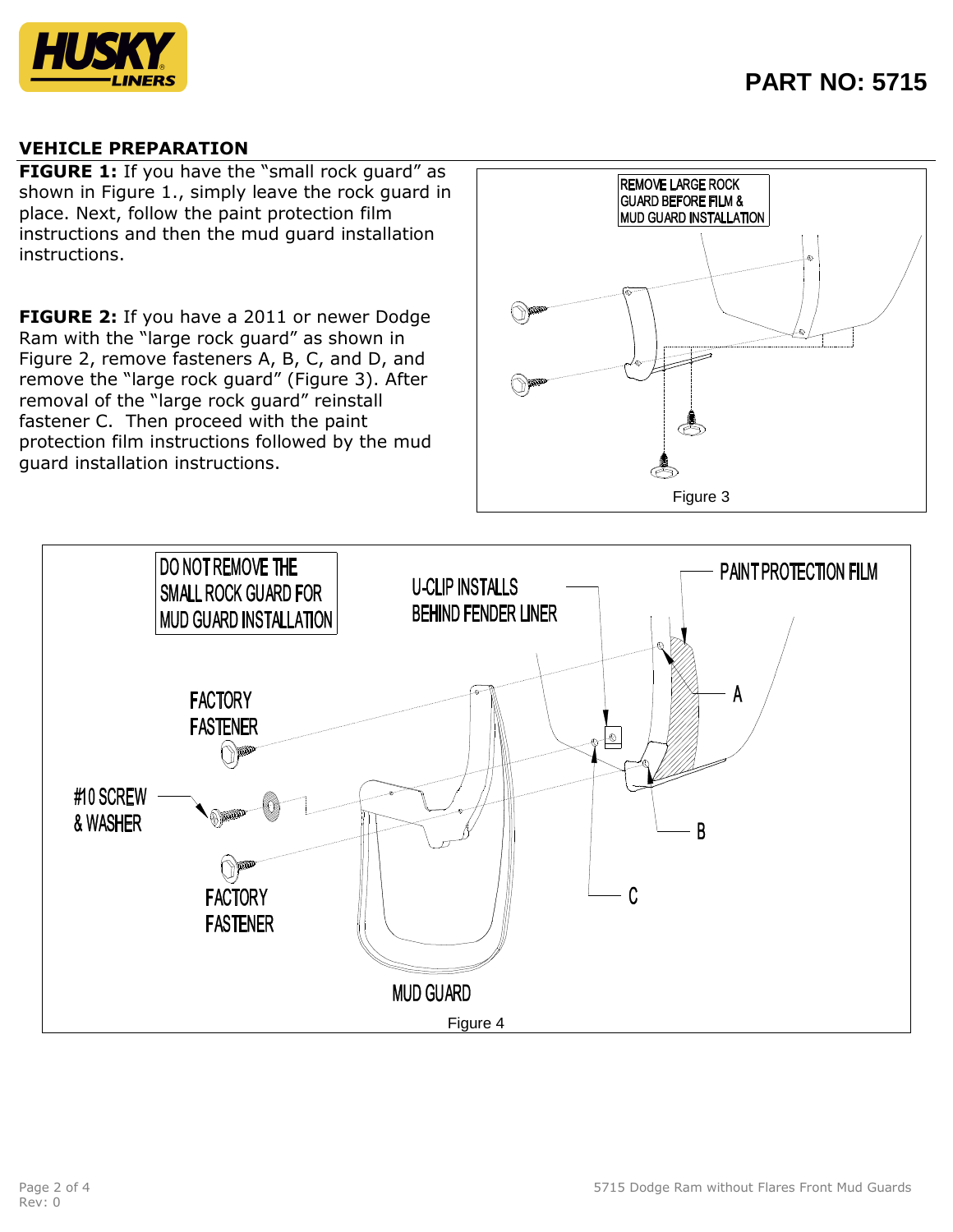

# **PART NO: 5715**

SMALL ROCK GUARD FILM AND MUD GUARD INSTALLATION



LARGE ROCK GUARD FILM AND INSTALLATION INSTRUCTION

# **PAINT PROTECTION FILM INSTALLATION**

The Paint Protection Film is a precut template of film used to protect the mud guard mounting surfaces of your fenders against wear. The templates (left and right side) can be removed from the backing liner by folding the liner at the center cut of the template, separating the film sides and peeling the film templates from the backing liner. **NOTE: Install the paint protection film supplied in your installation kit before installing the mud guards.**

- 1. If you have the "large rock" shown in Figure 2, remove the large rock guard before you install the paint protection film as shown in Figure 5. If you have the small rock guard shown in Figure 1, leave the small rock guard in place and proceed with the paint protection film installation as shown in Figure 4.
- 2. Position mud guard on fender to indicate placement location of paint protection film.
- 3. Clean the placement area of fender with a clean cotton cloth and a petroleum distillate based cleaner such as DuPont Prep-Sol Brand Solvent Cleaner or 3M Brand Adhesive Cleaner and dry.
- 4. Mix a wetting solution of 1 pint of water with 4 drops of liquid dishwashing detergent.
- 5. Mark correct position of film by placing mud guard against fender.
- 6. Remove protection film from liner and flood adhesive side of film with wetting solution (use a spray bottle or sponge).
- 7. Thoroughly wet film placement location of fender with wetting solution.
- 8. Position the adhesive side of film on fender and flood with wetting solution.
- 9. Check location of film with mud guard and reposition as necessary.
- 10. Using a sponge, squeegee any air bubbles and wrinkles from film.
- 11.Allow film to dry before installing mud guard.